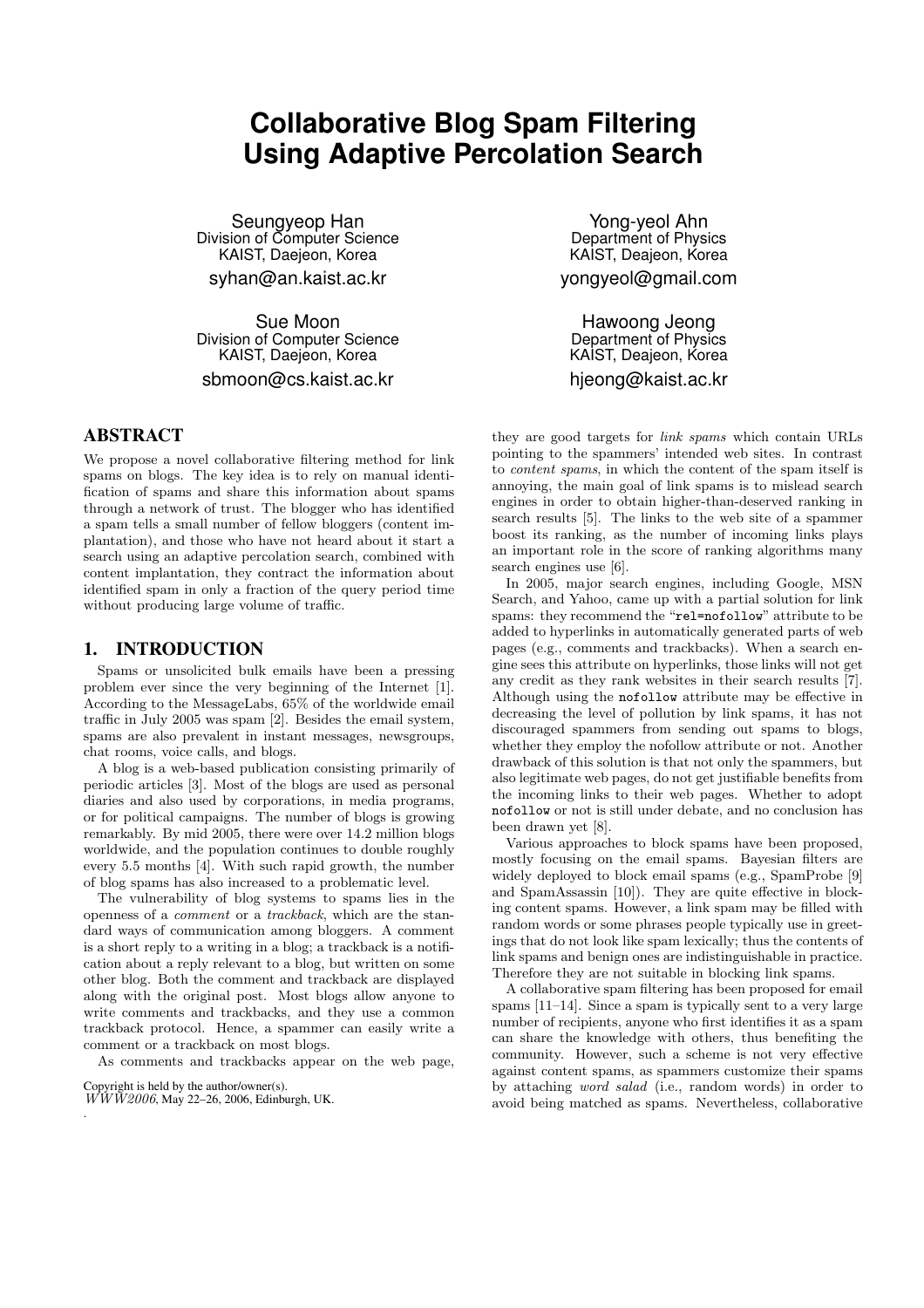spam filtering scheme can effectively block link spams. Thus, we propose using a collaborative spam filter to block link spams in blog systems. We propose a new trust building scheme, which exploits existing social trust relations and a new search method to obtain information about identified spams.

Our approach is based on a simple peer-to-peer trust building process and a novel information search method, called adaptive percolation search (APS). Under our scheme, each blog sends out queries to its neighbors in the trusted network to see if anyone has already identified it as a spam. The basic idea of our APS is that the query is forwarded with the probability adjusted at every peer according to the peer's degree (i.e., the number of neighbors it has). Through this strategy, our algorithm always percolates the network without producing broadcast-like traffic. We use a periodic or an asynchronous query scheme to collect information from network to identify spams. We also present rigorous simulation results to show the effectiveness of our approach.

The rest of the paper is organized as follows. In Section 2, we survey related works in the area of blocking blog spams and present backgrounds on the blog networks. In Section 3, we describe our collaborative spam filtering approach in detail. In Section 4, we perform a simulation of our method based on a real-world blog network. We conclude in Section 5.

## **2. PRELIMINARIES**

In this section, we introduce backgrounds on the blog networks and survey related works in the area of blocking blog spams.

## **2.1 Collaborative Spam Filtering Scheme**

Collaborative spam filtering can be an effective way to exploit the massiveness of spams in the fast evolution of spam robots against various spam filters.

There are three key features in collaborative spam filtering: where the information of spam is stored; how to manage the trust relations; and how to effectively share and search the information.

Collaborative spam filtering may operate in a centralized or a distributed manner. Existing collaborative email spam filters mostly use a centralized approach (e.g., Spam-Net [13]). A centralized server model is known to scale poorly as the number of spams increases, and has a single point of failure. Moreover, determining whom to trust is a difficult problem in the centralized model. SpamWatch [12] is the first known spam filter adopting a totally decentralized approach. Its operation is based on a distributed text similarity engine. More recently, Damiani et al. suggested a peer-to-peer (P2P) based collaborative filter with a hierarchical network topology [11], and Kong et al. proposed collaboration using existing email social networks [14]. Our approach is motivated by these collaborative spam filters. However, our focus is on blog systems.

In any collaborative endeavor, determining whom to trust is an important issue. When a peer cooperates with other peers in order to ferret out spams, one needs to evaluate and manage how trustworthy other peers are. Depending on the scope of the trust, two evaluation schemes are possible: global and local. In a global trust scheme, each peer has a single reputational value for one's own trustworthiness, and all the other peers refer to the single reputation value. In a



Figure 1: Forwarding probabilities of a node: (a) PS and (b) APS. In (b),  $\alpha$  is tunable constant, here is set to 1.

local trust scheme, each peer could be rated differently by different peers.

There are several studies on building a global trust in distributed systems. Kamvar et al. propose a distributed and secure method, called EigenTrust, to compute global trust values based on local information [15]. They also show that their reputation system works well, even when malicious peers cooperate under various scenarios. Golbeck et al. propose a reputation inference algorithm used in scoring emails [16].

In order to share information in a collaborative scheme, efficient search and dissemination mechanisms are crucial. Since the performance of a search algorithm heavily depends on the network's topology, it is important to know of the topology information in order to understand search algorithms. It has been reported that Gnutella networks and email networks have power-law degree distributions. Recent analysis of a blog network in Poland also reveals that the degree distributions of blog networks follow power-law with exponents between 2 and 3 for both the incoming and outgoing edges [17].

Various search algorithms have been suggested for P2P systems. Gnutella, one of the oldest P2P file sharing programs, operates on a query flooding protocol, and scales poorly, as the network size grows. Alternatively, a random walk, iterative deepening, and a percolation search method have been suggested as a mitigating solution to heavy traffic from flooding [18–21]. The random walk algorithm generates much less traffic than flooding, but the success rate is rather low and also has a large variance. The iterative deepening, a variant of flooding, certainly reduces the traffic of original flooding, but is ineffective in that it has to visit a large number of peers. The percolation search algorithm utilizes the content replication strategy in P2P systems for both the content and the query [21, 22]. It is also known to exploit the property of scale-free networks that percolation takes place with a very low percolation probability [23].

The percolation search consists of three key concepts: content implantation, query implantation, and bond percolation. Every node in a network takes a short random walk and caches desired information to be shared on the visited nodes (i.e., content implantation). When a node initiates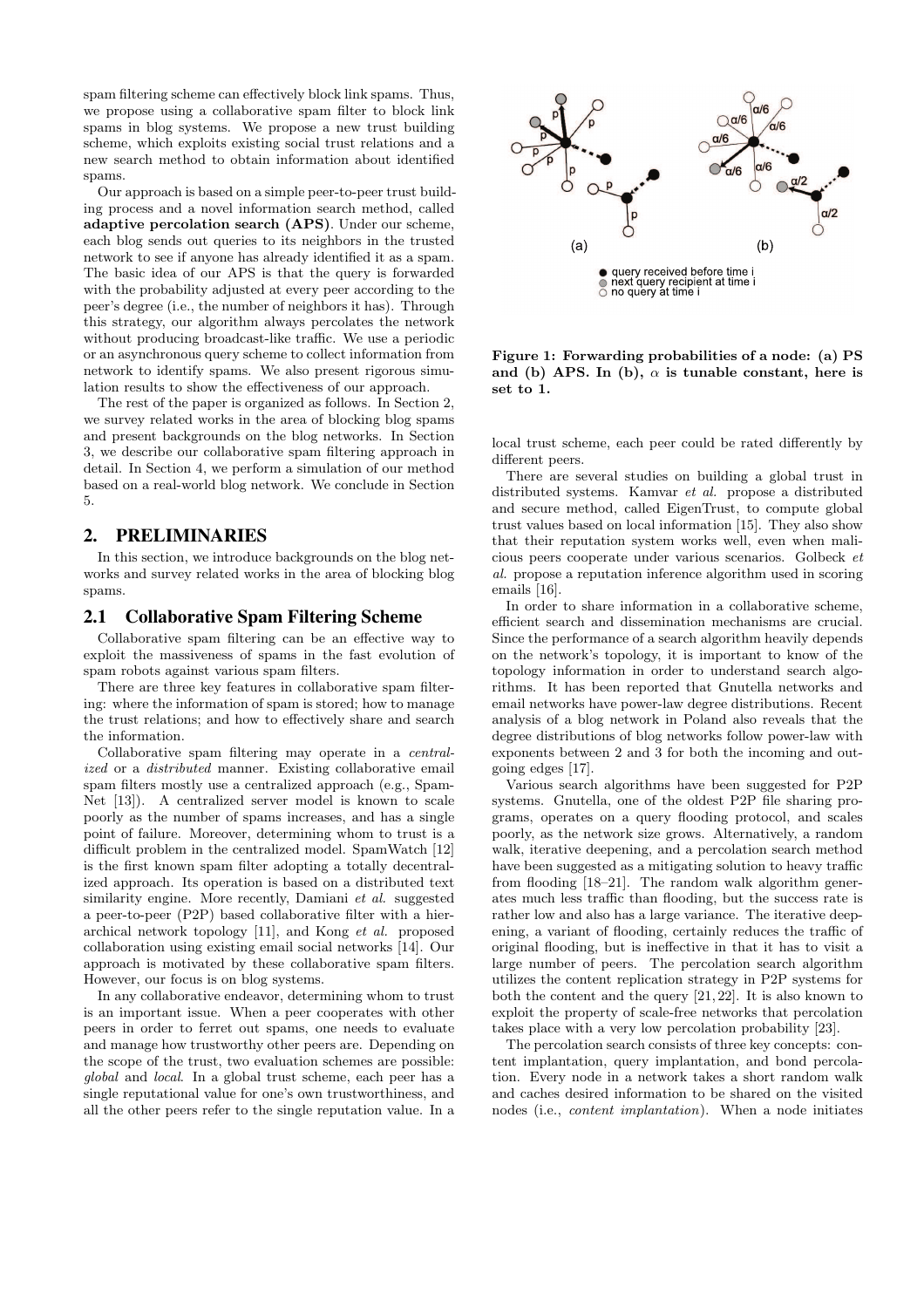a query, it first executes a short random walk and implants the query to each visited node (i.e., query implantation). Finally, parallel probabilistic broadcasts are started with the implanted queries (i.e., bond percolation); when a peer receives a query, it forwards the received query to all its neighbors with probability  $p$  (see Figure 1(a)), except to the one who sent the query. When  $p$  is larger than the *percolation* threshold,  $p_c$ , the query propagates through the entire network; when  $p < p_c$ , the query dies out before reaching the entire network. In power-law networks of a finite size, the percolation threshold approaches 0. The percolation threshold,  $p_c$ , can be calculated from a degree distribution, as  $p_c = \frac{\langle k \rangle}{\langle k^2 \rangle - \langle k \rangle}$ . Here, k stands for the degree of a node, and the notation  $\langle \ldots \rangle$  means the average over the degree distribution [24].

## **2.2 Existing Solutions to Fight Blog Spam**

There are more than 20 plug-ins to identify spams in WordPress [25] and several solutions for MovableType [26], two of the most popular blog platforms. For example, requiring login before writing comments, Captcha turing test, HashCash [27], a Bayesian filter, blacklisting or whitelisting, and language model approach [28] have been proposed to block blog spam.

Some of them, such as Captcha turing test, are very successful for now, but the bottom line for these stand-alone spam filters is that it is possible to break down these system in principle. Moreover, since there are ambiguous spams that should be determined by a human, although a standalone spam filters is almost perfect, people will not be freed completely from the spam deletion process. In contrast, each user's intervention can be reduced to negligible amount if the number of users in the collaboration becomes very large in collaborative scheme. In ideal case, only one user's manual identification of a spam should set all others free. In other words, the collaborative method adds another dimension that cannot be achieved by stand-alone methods.

# **3. SYSTEM DESIGN & PROTOCOL**

Our blog spam filtering method is based on manual identification of link spam and sharing this newly acquired information with others through a network of trust.

## **3.1 Link Spam Identification**

In our scheme, a spam is first identified by a user manually and then stored in individual databases of blogs. When blog owners sees spams in their blog, they select spam links in the message, and then the IP addresses of spam links is stored.

## **3.2 Adaptive Percolation Search (APS)**

When a new comment or trackback is added to a blog, it triggers the blog system to send out a query to its neighbors. This query propagates the blog network according to our new adaptive percolation search. The performance of the original percolation search (PS) is very dependant on the percolation probability. If the percolation probability is set too high above the percolation threshold, the entire network is flooded with search traffic. In order to prevent overloading the network with search traffic, the complete node degree distribution of the network must be known before the search, and percolation threshold must be calculated. A relevant work is done by Kong et al. [14], where they search for the

correct percolation probability in unit increment starting from a very small percolation probability. However, their algorithm is dependent on the magnitude of unit increment for speed and accuracy, and cannot achieve both.

We suggest adaptive modification called adaptive percolation search (APS). It takes advantage of well-controlled traffic in the random walk based algorithms and the effectiveness and tunability of the percolation search algorithms. In contrast to a static percolation probability as in the simple PS, a peer with degree  $k$  in APS forwards a query with probability  $\frac{\alpha}{k-1}$  ( $\alpha$  is a tunable constant usually set to 1) to its neighbors except to the one who has sent the query. Each peer receiving a query will forward it to its own peers. However, the query forwarding probability is adjusted at every node according to the node degree. This adaptive nature of our algorithm allows percolation without global knowledge about the network and with zero probability for broadcast-like traffic. We compare the PS with our method experimentally later in §4.2.

Another property is self-avoiding dynamics. If a query arrives at a blog peer, which has already received the same query before, the peer drops the query. Thus, we prevent our network from flooding without resorting to Time To Live  $(TTL)^{1}$ -based approach. One drawback of the self-avoiding walk is its attrition of paths [29], but we believe the implantation process and periodic query compensates for this weakness. Furthermore, our algorithm's performance can be finely tuned using  $\alpha$ , in contrast to random walk based algorithms. Here,  $\alpha$  represents the average number of new queries forwarded from a single query. We can increase the reliability of query delivery in the presence of off-line peers. APS might require more hops than PS until it reaches a node that has information about the identified spam, which may result in increased time to detect a spam. However, such a delay in blog spam identification is permissible and not as detrimental as in the case of file sharing which needs immediate responses.

#### **3.3 Trust Management**

For our APS, we have assumed a undirected (or bidirectional) network of trusted users. In cyber communities, such as Orkut<sup>2</sup> and Cyworld<sup>3</sup>, online friendships are bidirectional; both users must acknowledge the friendship.

Most blog platforms provide a feature called blogroll (or blog link), which enables a blogger to add a link toward a friendly blog in his or her blog. A blogroll reflects a real trust relation unlike comments or trackbacks where a random set of blogs may have links between them. However, percolation search schemes are known to work poorly in directed graphs. Moreover, trust in a collaborative system should be mutual, i.e., if A believes B, then B should also believes A.

Thus we propose a new relation, *trustroll*. Unlike blogroll which is directional, trustroll is undirectional, established manually by each other's acceptance. Additionally, each blogger can manage the number of neighbors and the amount of traffic because of undirectionality of the relation. Although there is no such relation as a trustroll currently, we expect that it can be easily constructed between peers that already have a blogroll, as existing online relationships al-

<sup>&</sup>lt;sup>1</sup>The TTL value can be thought as an upper bound of hops on the forwarding of query.

<sup>2</sup>Orkut. http://www.orkut.com

<sup>3</sup>Cyworld. http://cyworld.nate.com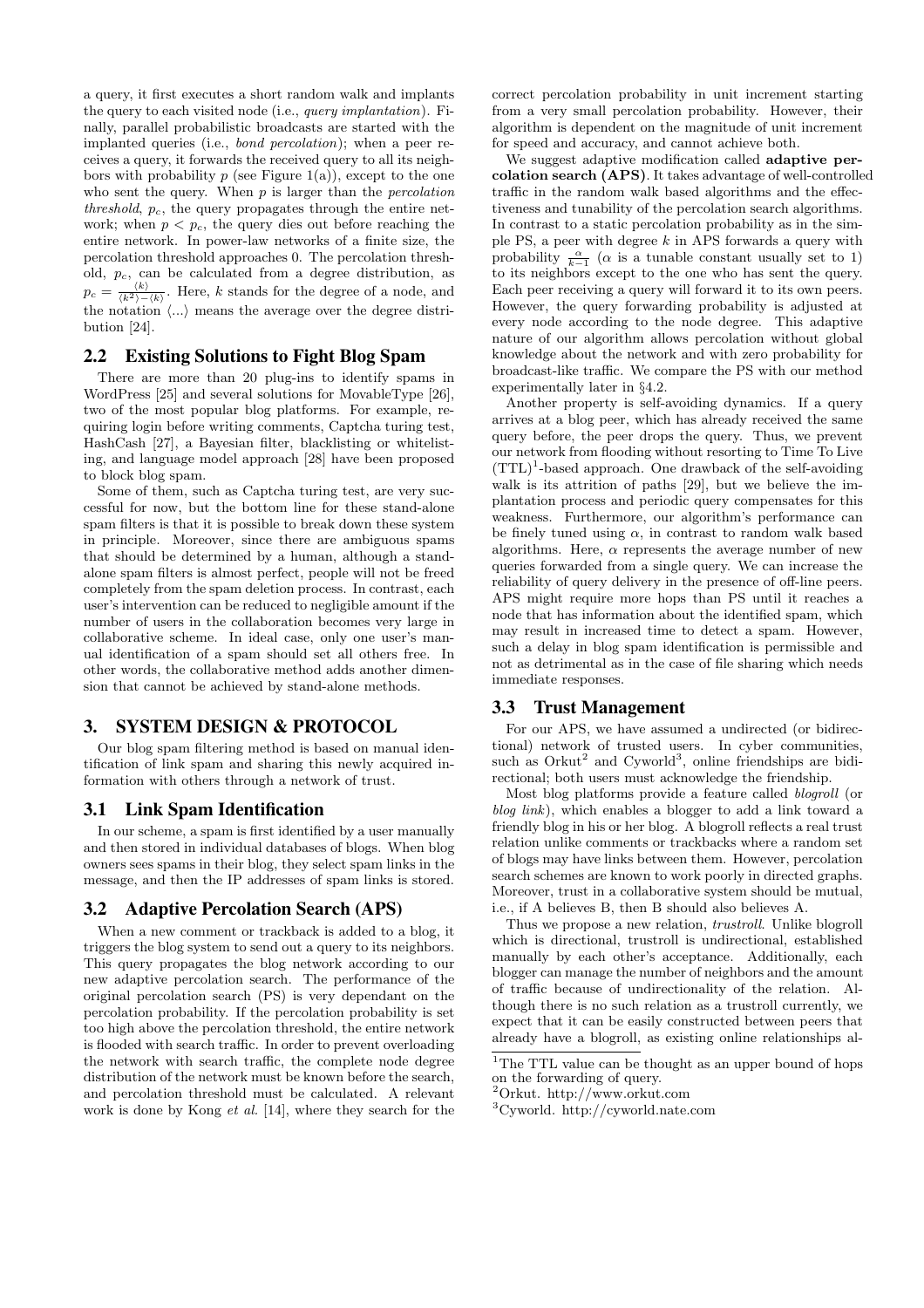

Figure 2: Degree distribution of the Egloos blogroll network.

ready manifest the characteristics.

Trustroll relations are assumed to be transitive: if A trusts  $B$  and  $B$  trusts  $C$ , then  $A$  does  $C$ . Note that the transitive relation cannot be assured to be concrete for the distant pairs. Several approaches may assist our trustroll. We may use whitelist or blacklist approach to allow a predefined set of links as benign (or malicious), or introduce a higher threshold in determining spams. In this paper, we limit ourselves to the simplest case where we trust any blogs from the trustroll network.

#### **3.4 Periodic and AsynchronousQuery Schemes**

A blog system is always on, thus collaboration among the peers is possible at all times. If a peer sends a query only once upon the arrival of a message, the query might reach other blogs before any blogger has identified the identical message as a spam.

Therefore, queries should be sent periodically, or all the blogs should keep received queries in their own database for a while. We choose to use periodic queries, intermediate peers drop queries after checking and forwarding it.

In an asynchronous scheme, intermediate peers keep every query for a certain period of time or until the answer to the query is made available.

Each blog which received a query, only if the link of the query is identified as spam, sends reply to the blog who sent out the query originally. Then, the blog which sent the query originally, collects those replies, and if the number of replies exceeds a threshold, classify the queried message as a spam.

In order to reduce the communication overhead, multiple queries can be put together into a single request.

# **4. SIMULATION**

In this section, we evaluate our blog spam filtering method based on the following three metrics: the mean and the maximum times to identify and delete a spam, the percentage of spams deleted automatically by our method without bloggers' intervention, and the communication overhead from collaboration.

As there does not exist a good publicly available blog network, we have used a crawler to capture a popular portal-site



Figure 3: CDF of number of users versus the number of logins in the telnet-based private board system in KAIST from 2003 to 2005.

blog network called Egloos<sup>4</sup> in South Korea. The crawling is based on the snowball sampling technique. The basic idea of snowball sampling is to randomly select a seed node and follow blogrolls of the seed node, then their neighbors, until all the neighbors are visited. We only focus on the blogs that are in the same cluster as the seed node.

As the blogroll network is a directed graph and we need an undirected graph for our collaborative blog spam filtering method, we convert the directional edges to undirected edges and create a trustroll network. To check whether this procedure is relevant or not, we calculate the link reciprocity. Link reciprocity estimates the extent of the network's links which are bidirectional in comparison with a random network with the same link density [30]. The link reciprocity of captured network is 0.4. Although it is not near 1.0, it is larger than that of the email network made by the address books.

The numbers of blogs and undirected edges in the captured Egloos blog network are 14, 738 and 109, 531, respectively. The node degree distribution is shown in Figure 2, which roughly follows a power-law distribution. Such a finding is consistent with the result from a blog network in Poland [17].

While we are able to capture a blog network in use, we have no data on bloggers' behavior (e.g., how often bloggers log in, check updates on their blogs, and remove spam comments or trackbacks). For realistic representation of bloggers' behavior, we use login statistics of a telnet-based bulletin board system (BBS), loco.kaist.ac.kr, from KAIST. In the pre-blog days, the Loco BBS provided private bulletin boards to thousands of individuals and played a similar role as today's blog system. Figure 3 plots the cumulative distribution function of the number of logins per each user during a two-year time period from 2003 to 2005. The figure shows that the login frequency follows an exponential distribution, which is later used in our simulation.

## **4.1 Simulation Setup**

We begin with a blog network of size  $N = 14,738$ . We assume that a certain ratio of blogs,  $P_s$ , are initially spammed

<sup>4</sup>OnNet Co., http://www.egloos.com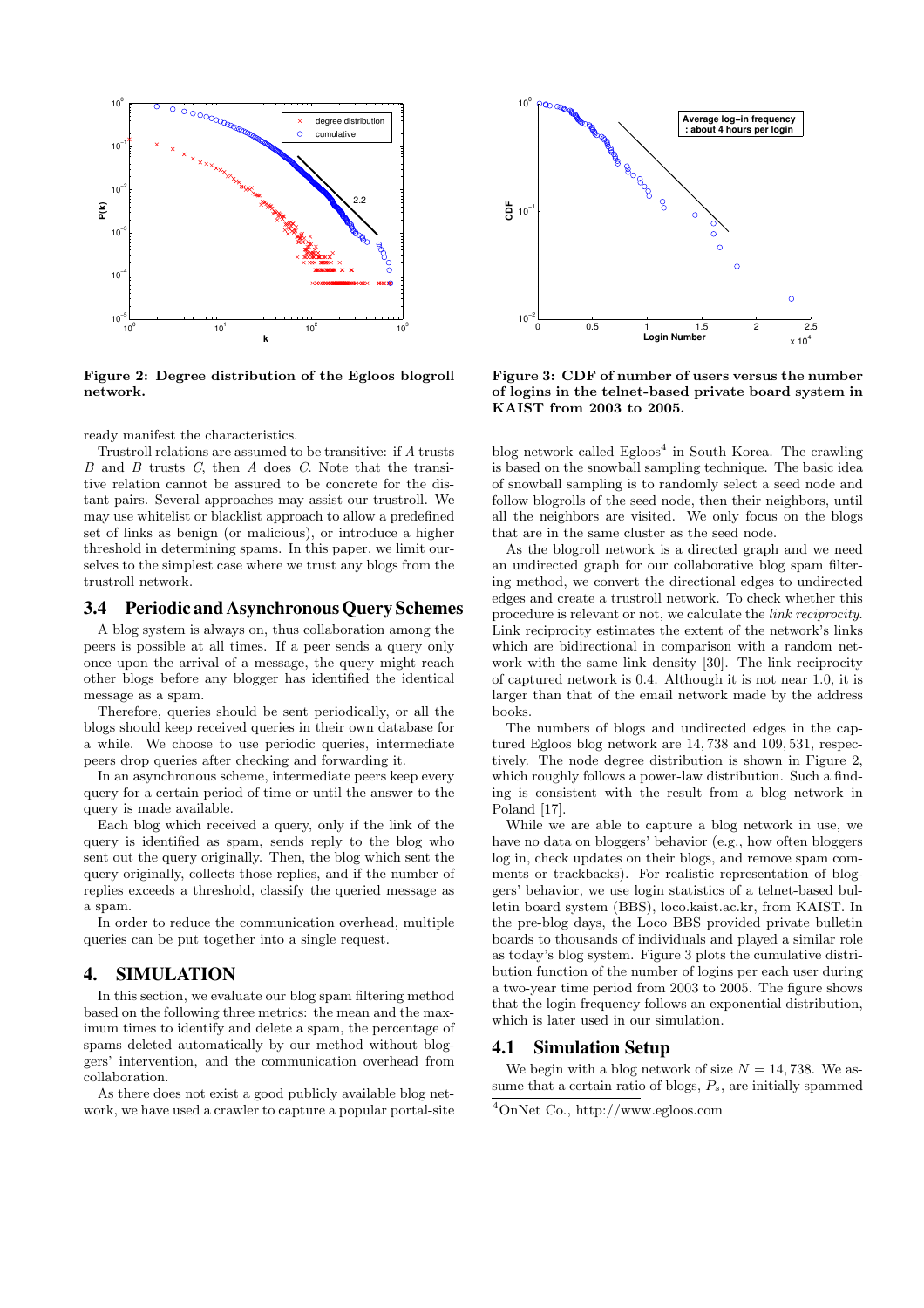Table 1: Parameter settings for simulation

| Parameter                  |         | Notation   Default Value |
|----------------------------|---------|--------------------------|
| Density of identical spams | $P_{s}$ | 0.05                     |
| Average checking time      |         | 4 hours                  |
| Query period               |         | 20 minutes               |
| Threshold for hit counts   | th.     |                          |
| Limit of checking time     | $\tau$  | 24 hours                 |



Figure 4: Comparison between PS and APS in terms of the average spam detecting time and the estimated traffic overhead versus percolation perobability.

with an identical link spam; spams are only assigned at time  $t = 0$  and are not assigned after then. There are two spam deletion processes. One is a manual deletion by individual bloggers, and the other is by our collaborative spam filter automatically.

At every time tick (1 minute in our simulation), each blogger  $i$  is assumed to log in and delete spams at regular intervals,  $h_i$ , of which period is determined from the empirical exponential distribution in Figure 3. This process mimics manual deletion of spams.

On the other hand, our collaborative spam filter works as follows. At time  $t = 0$ , blogs, upon receiving a suspicious comment or a trackback, initiate a periodic query to its neighbors to verify whether the received message is indeed a spam. To verify a message as a spam, our spam filter requires at least th number of peers who return acknowledgements (hit messages). Initial starting time of the periodic query is randomly chosen between 0 and  $q - 1$ , where q is the query period. The message is considered as a non-spam message and the spam filter stops generating queries about it, if it is undetermined until time T passes. At the end of the simulation, we count the number of nodes with any spam message in their blogs, which are false negative cases (i.e., automatic spam filter has not yet identified and deleted the spam). The smaller this number is, the more effective our spam filter.

Every simulation is averaged 100 to 1, 000 runs. The default parameters used in our simulation are shown in Table 1.

## **4.2 Analysis**

Table 2: Maximum and average times to detect spam (min)

| Period | $\parallel$ w/o col |      |       |       | 30    |      |
|--------|---------------------|------|-------|-------|-------|------|
| Max    | 78935               | 60.0 | 109.8 | 196.8 | 273.4 | 324. |
| Avg    | 2160                |      |       | 20.8  | 28.6  |      |



Figure 5: (a) The covering performance of our APS algorithm vs. quering period. We measure the spam detection ratio, the number of detected spams divided by total number of spams, and the portion of aided nodes, the portion of blogs in which the spam is deleted by our system not by the blogger of the blog. (b) Our algorithm's performance under various number of identical spams in the network. Note that the spam detection rate is always 1, and the performance also increases while the number of spams increases.

Figure 4 shows the contrast between APS and the sensitivity of PS to the percolation probability  $p$ . In Table 2, we compare our scheme's performance to the case that no collaboration is used and each blogger has to identify a spam individually. We note that average spam detection time is reduced by three orders of magnitude when the periodic query is sent out every five minutes. Even when the query is sent out every 40 minutes, we still observe two orders of magnitude reduction in the average and maximum time of detection.

Figure 5 presents the percentage of total detected spams and automatically detected spams, as we vary the query period and the spam density. Throughout wide parameter range, most of the spams are detected and at least 80% of spams are automatically deleted by our spam filter. The rest of the spams are deleted manually. This is due to the fact that there are users who visit their blogs very frequently, leaving no time for our automatic spam filter to delete the spam. Since collaborative scheme exploits the abundance of spams, our methods works better for spams with higher density.

As we assume that everyone in our trustroll network reports spams correctly, there is no false positive case in our simulation results.

In order to estimate the communication overhead, we count